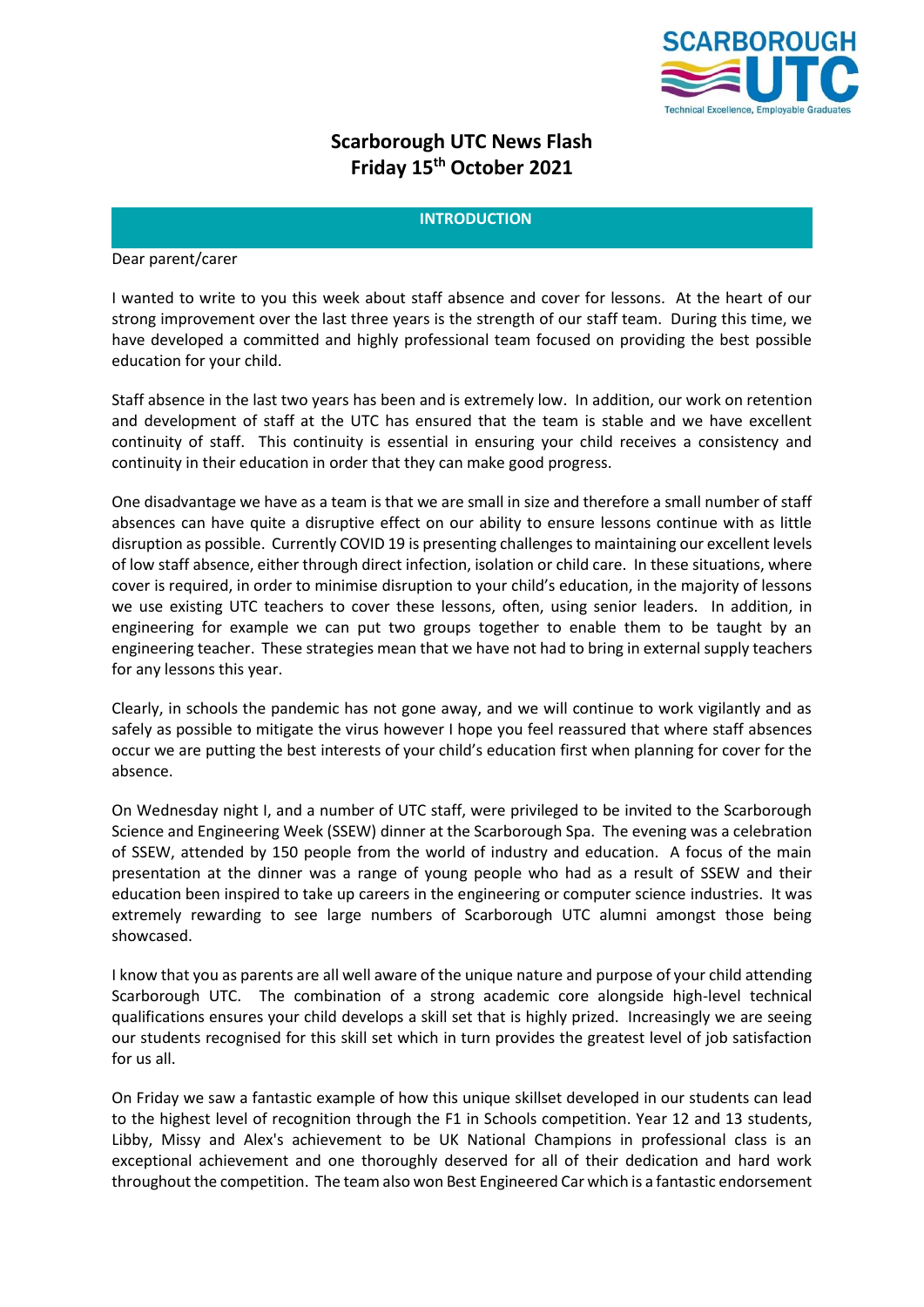of one of our specialisms and is a great reflection of the guidance, support and time given by Mr Shepherd. In addition, Missy was the Girls on Track winner. A very proud week for Scarborough UTC and one that culminated with the three students being invited on to stage with their winning car and the trophy to be presented to the audience at the SSEW dinner and to receive their applause.

We all have dreams. But in order to make dreams come into reality, it takes an awful lot of *determination, dedication, self-discipline, and effort.*

# **[Jesse Owens](https://www.brainyquote.com/authors/jesse-owens-quotes)**

*People's passion and dedication can conquer anything.*

## **[Brie Bella](https://www.brainyquote.com/authors/brie-bella-quotes)**

Thank you for your support.

## **Mr Kilgour**

## **Principal**

# **T&L@SUTC**

During this term the teaching staff at Scarborough University Technical College have changed their lesson start practice to ensure that students are fully aware of the Professional Values and Employability Skills being addressed in that lesson. The teacher will highlight these values and skills on their lesson start presentation slides to ensure that students are aware of which activities in the lesson, and skills demonstrated, will ensure that they are achieved. In addition, a career suggestion will be communicated to raise student awareness of direct subject career links, and the relevance of their employability skills. This strategy is another way to ensure that, when students leave SUTC, they truly are employable graduates.

# **ASSESSMENT AND CURRICULUM**

#### **All Years**

All assessment information, Attendance, Professional values, behaviour and target information is published on the My Child at schools app. This is a secure and personal portal that allows you to assess the progress of your child at any time. Invites for the portal have been issued. If there are any issues accessing the app, please report this to [enquiries@scarboroughutc.co.uk](mailto:enquiries@scarboroughutc.co.uk) for further assistance.

# **Behaviour and Safety**

It is important to continue the highest standards of business dress policy and ensure that equipment, stationary and scientific calculators are checked regularly.

Maintaining 100% attendance is important to ensure we can continue to support progress effectively. Students are supported through tutor time with attendance challenges. Attendance will be an important focus for all students to ensure we can support attainment throughout the Autumn term.

Curriculum, Feedback and Assessment

**Year 10 & 12**

Settling in Evening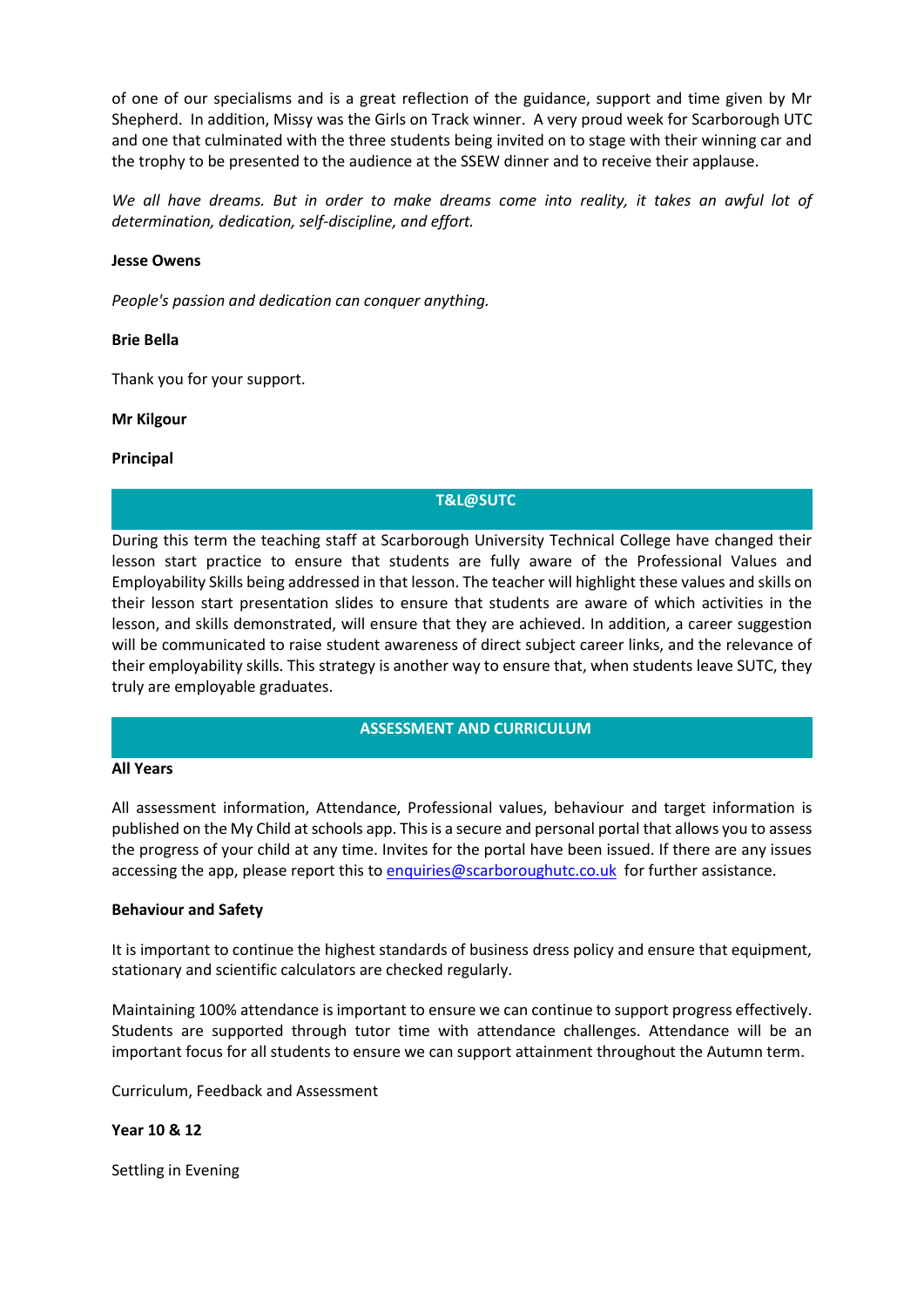Please see the information letter issued on parental emails. The Information on how to confirm attendance at the event is on the letter. Thank you for confirming attendance by Tuesday 19<sup>th</sup> October at 10am. This will allow appointments to see tutors can be issued to students in a timely manner.

Settling in Evening  $-21<sup>st</sup>$  October

Venue: Scarborough UTC Time 4:30 to 6:30pm

## **Year 11 & Y13**

Year 11 and 13 look forward to work experience this forthcoming week. It is therefore vital that revision plans are in place and students make a strong start to prepare for forthcoming assessments. The assessment period begins on  $1<sup>st</sup>$  November 2021. Formal pre-public exams begin on the 8<sup>th</sup> of November 2021.

# **SCIENCE**

#### **Science online support for mock examination revision:**

We have mock examinations week commencing Monday  $1<sup>st</sup>$  November. In order to support your child with revision, we have posted links to materials which your child can access on Google classroom. These include GCSE pods to watch, online SENECA assessments and revision tasks to complete and links to past examination papers. Could you please encourage your child to log onto the Science Google classrooms and access the materials? Thank you.

# **SIXTH FORM**

Congratulations to all of the Sixth Form achievers this week. Missy McArdle has been awarded the UK STEM Ambassador Award for Girls on Track UK. This allows her to lead in F1. The F1 Team SBA Avidity Racing have done fantastic work in the F1 National Finals winning the competition. They have won an amazing bursary application and work experience with F1 teams. It has been a great week for us at the UTC.

Year 13 students have submitted drafts of their university personal statements and have all been given feedback that they should address to improve their statements further. Students applying to university should continue to use UCAS Hub to research University places.

Students looking to do an apprenticeship had a session with Neil Forster regarding applications this week. They have all been advised to register with ratemyapprenticeship.co.uk and apprenticeships.gov.uk to search for apprenticeship opportunities.

Year 13 Mock exams take place on the week of 8th November and all students should be revising hard for these by establishing a revision timetable.

## **CAREERS**

Careers Officer Neil Forster was in college this week interviewing sixth form and Year 11 students and giving them information advice and guidance about their futures. He recommends that all students take the National Careers Skills test to help guide them with their future choices: <https://nationalcareers.service.gov.uk/skills-assessment>

Work Experience takes place for Year 11 and Year 13 from  $18<sup>th</sup> - 22<sup>nd</sup>$  October. This means students will not be in college but will be on a work placement. Information letters with all key details have been given to students.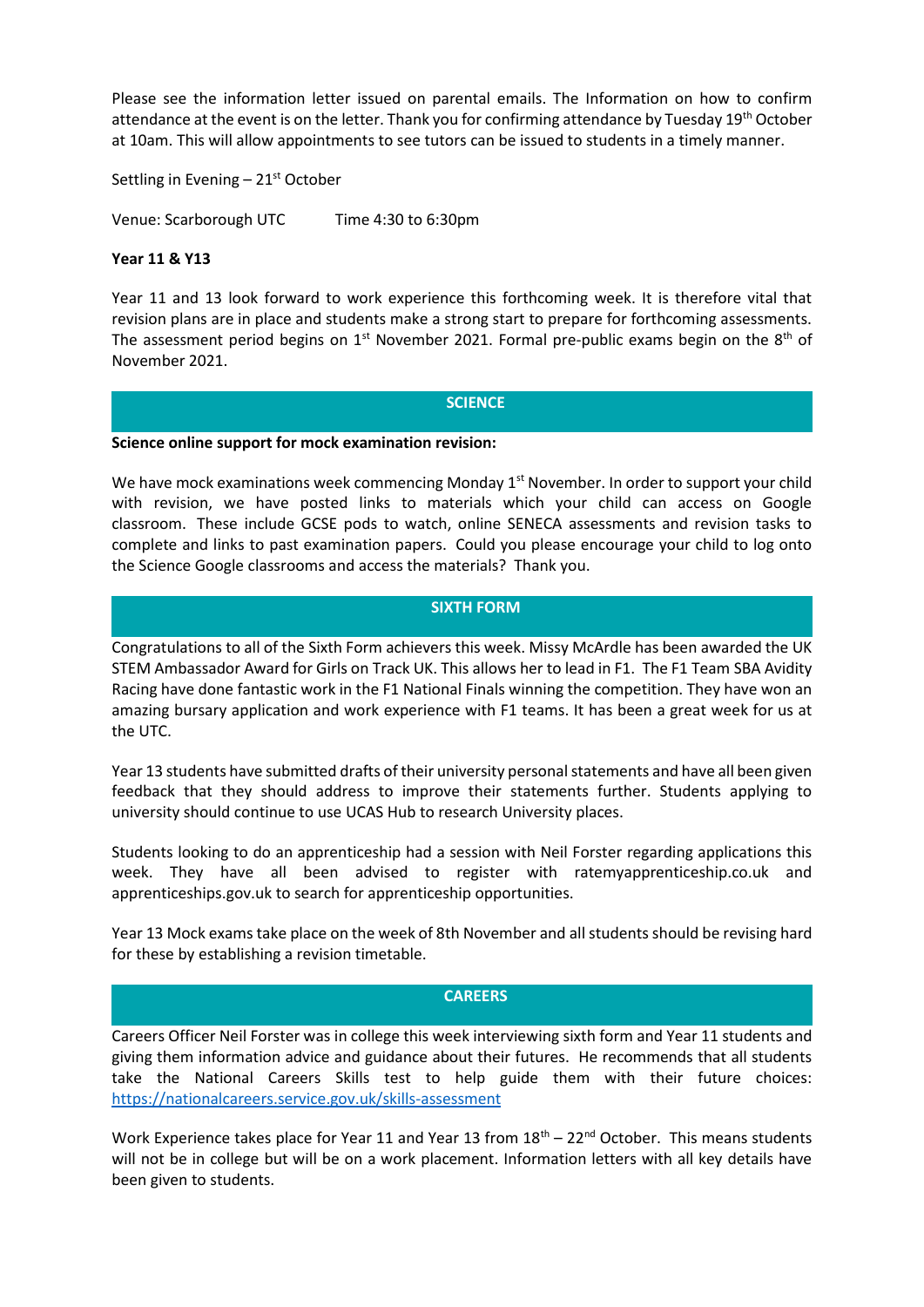Anglo American are introducing a Cyber Security Apprenticeship which is ideally suited to our Year 13 students who are looking to work in the area of Cyber Security. their launch event is next Thursday.

# **Cyber Security Apprenticeship Programme**

We are recruiting 7 apprentices to start in September 2022.

Come along to our information event to find out more **6-7.30pm Thursday 21st October.** 

Book your place by emailing **[cropnutrientscyberapprentices@angloamerican.com](mailto:cropnutrientscyberapprentices@angloamerican.com)**

Or visit: uk.angloamerican.com/cyber

Do you want to join one of the world's leading mining companies and learn the skills needed to help defend against cyber attacks?

In this first round we are recruiting 7 Cyber Security Apprentices to start in September 2022. The twoyear apprenticeship will provide you with a range of experience and qualifications relevant for a variety of roles with Anglo American and the broader Cyber Security sector. What's more you will be part of one of the largest mining companies in the world, earning a wage and receiving some of the best cyber security training available from front line cyber security professionals.

# **About the apprenticeships**

The cyber security apprenticeship is demanding and will see you working and studying at the same time, learning the most advanced cyber security tools available and working alongside experienced cyber security professionals to build your knowledge and skills.

As an apprentice, you will study for a nationally recognised qualification as you gain hands on experience with the latest security technologies available in industry to prepare you for a career in the Cyber Security sector.

It is an exciting, comprehensive apprenticeship programme which focuses on developing sound knowledge of cyber security tools, network intrusions, penetration testing, threat intelligence and how to identify and protect against cyber threats.

The two-year course will combine working with Anglo American's Information Management (IM) department to develop your practical skills, alongside your studies to gain a Level 4 qualification. The apprenticeship will prepare you for roles including Cyber Threat Intelligence Analyst, Security Operations Analyst and Cyber Security GRC Analyst.

# **About You**

We are looking for a bright and ambitious team player with a strong work ethic and good problemsolving skills. You will also need:

- An understanding of our business
- To be 18 or over by the end of the summer holidays in 2022
- To have at least 3 A Levels or level 3 equivalent and 5 GCSEs at grade C/4 or above, including Maths and English or an equivalent qualification.
- To not hold any other Level 4 (or above) qualifications in the cyber discipline, as this makes potential apprentices ineligible.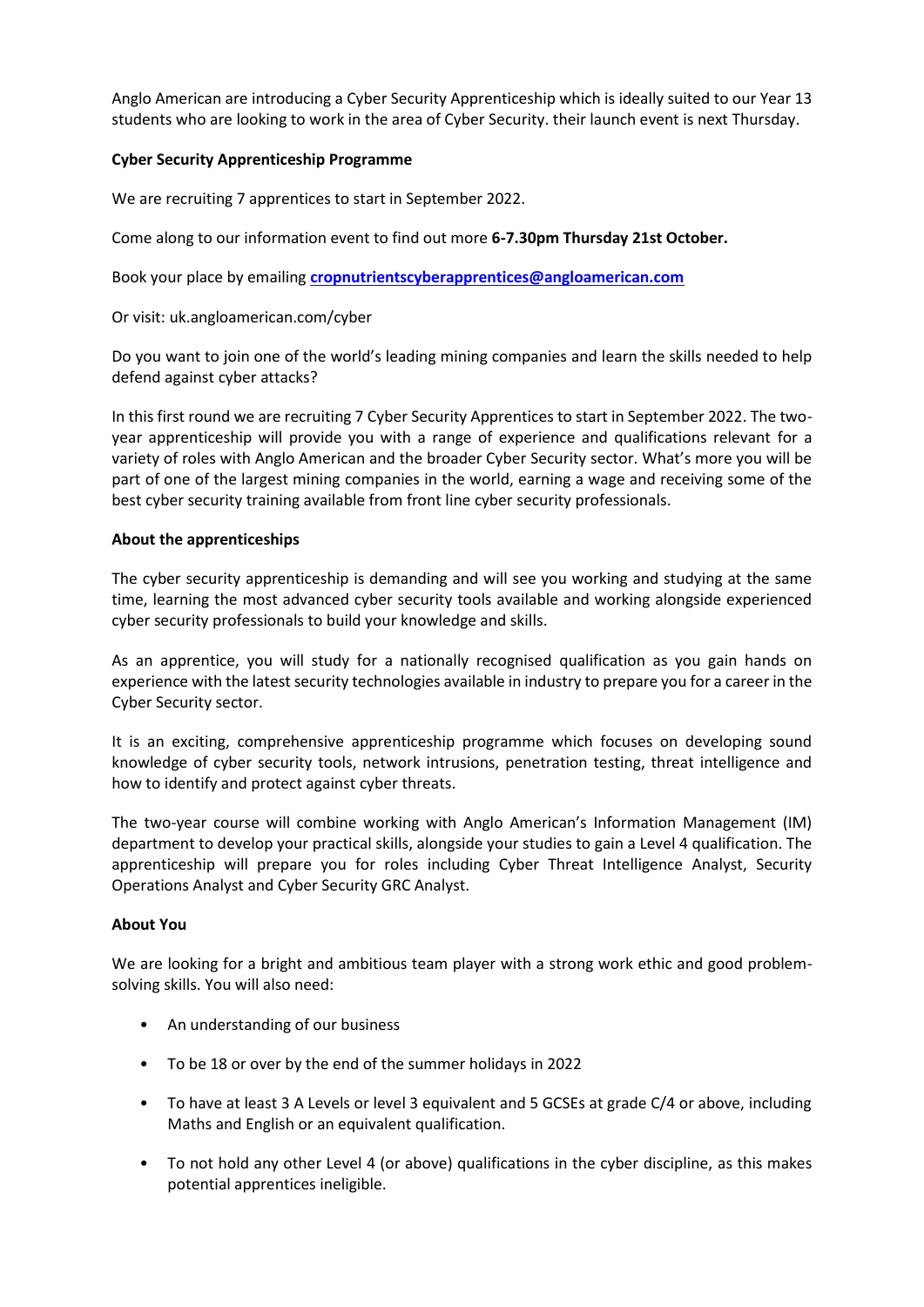## **ETHOS**

This week has been Scarborough Science and Engineering Week and our Year 10 students got chance to visit the Spa and meet employers from all over the engineering spectre. Our F1 in Schools Team were also exhibiting and doing time trails and reaction testing with visitors. There was a lovely opportunity for our F1 Winning Team to be awarded their UK National Professional Class Trophy at the formal dinner on Wednesday night. We are very proud of Missy, Alex and Libby for their achievement in this competition and of Mr Shephard for all of his work with this team. They will go to the World Finals in 2022.

Our theme of the week has been Space. There have been huge developments in space travel with Elon Musk and Space X leading the way in new technology and opening space up. Mr Shepherd has led our assemblies and discussed the different engineering techniques used by NASA and Space X on their rocket engines.

Our student leaders met to discuss college events.

## **BUSINESS SUPPORT**

#### **Restart a Heart**

Today we have been taking part in a national initiative with the 'Restart a Heart' campaign led by Yorkshire Ambulance Service. This teaches young people the potentially lifesaving skill of CPR. The event was led by one of our staff Mr Faunt who is also a Community First Responder. Students were provided with information, watched a video and then practiced the routine of chest compressions. This year due to Covid the guidance is not to undertake mouth to mouth training thereby minimising risk to students and staff. Who knows, in the future this skill may save the life of a family member, a friend or a complete stranger!

# <https://restartaheart.yas.nhs.uk/>

| <b>DATES FOR YOUR DIARY</b>            |                                                                                 |
|----------------------------------------|---------------------------------------------------------------------------------|
| Autumn half term:                      | Monday 25 <sup>th</sup> October to Friday 29 <sup>th</sup> October 2021         |
| Professional development training day: | Friday 3 <sup>th</sup> December 2021                                            |
| Christmas holiday:                     | Monday 20 <sup>th</sup> December 2021 to Monday 3 <sup>rd</sup> January<br>2022 |
| Professional development training day: | Tuesday 4 <sup>th</sup> January 2022                                            |
| First day of spring term for students: | Wednesday 5 <sup>th</sup> January 2022                                          |
| Spring Half term:                      | Monday 21st February to Friday 25th February 2022                               |
| Easter holiday:                        | Monday 11 <sup>th</sup> April to Friday 22 <sup>nd</sup> April 2022             |
| Professional development training day: | Monday 25 <sup>th</sup> April 2022                                              |
| First day of summer term for students: | Tuesday 26 <sup>th</sup> April 2022                                             |
| Bank holiday:                          | Monday 2 <sup>nd</sup> May 2022                                                 |